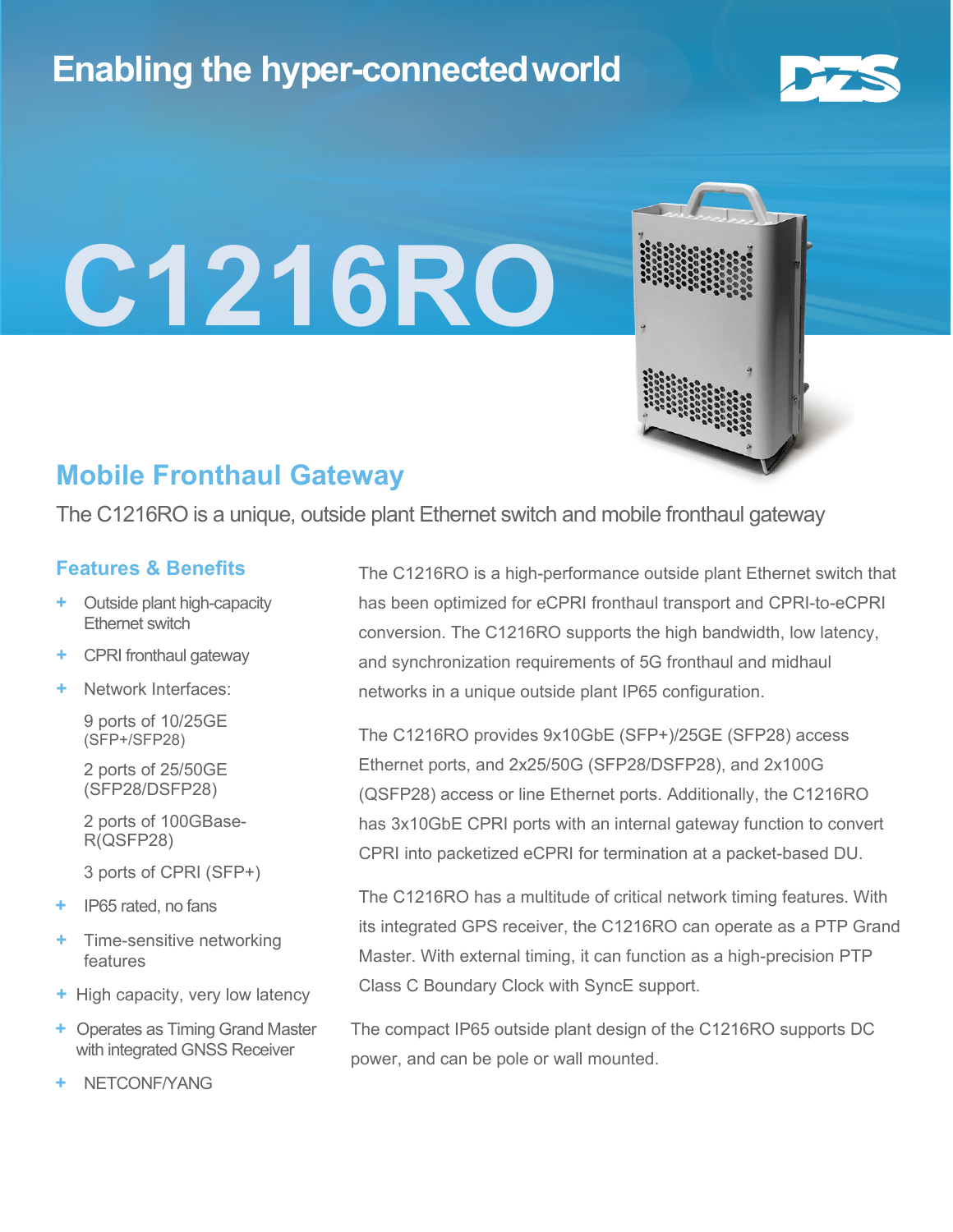# **Outside Plant Ethernet Switch and Fronthaul Gateway C1216RO**

#### **Enabling non-traditional cell sites**

5G is driving a large increase in non-traditional cell site deployments across the world. These deployments have many drivers including new ORAN architectures, innovative new service providers, and increased density requirements from higher 5G frequencies. The C1216RO unique combination of low-latency TSN switching, CPRI gateway functionality, integrated Grand Master Timing, and IP65 outside plant design is enabling service providers to deploy these nontraditional cell sites in a cost-effective manner. The C1216RO is designed to be "everything you need at a non-traditional cell site except the radios". For mixed cell sites with legacy CPRI-based radios, the C1216RO performs CPRI-to-eCPRI conversion. For network synchronization, the C1216RO has an integrated GNSS receiver and can act as a PTP Telecom Grand Master. It can also receive external PTP timing for primary or secondary timing purposes and operate as a Class C PTP T-BP/TC. SyncE is also supported. The C1216RO provides 800 Gb/s of low-latency TSN switching within its IP65 outside-plant chassis that operates without a fan.

#### **Easy installation and management**

The C1216RO has been deployed across tens of thousands of non-traditional cell sites. Given the large number of coverage and capacity cell sites needed by some service providers for 5G, there is a need for low cost, fast initial deployment, turn-up, and remote troubleshooting. The C1216RO supports Zero Touch Provisioning for installation and turn-up, and Y.1731/802.1ag OAM. It also supports NETCONF/YANG management for rapid configuration automation. Each port has an independent, waterproof gland enabling additional ports to be added easily, without exposing the entire system to the elements like a clam-shell design requires. It operates without a fan, thus eliminating noise, issues with air filters and fan failures requiring truck rolls.

#### **A unique asset to wireless operators**

As one of the only outside plant 100G Ethernet switches available on the market, the C1216RO is a unique asset for operators. It enables innovative cell site deployments that do not require air-conditioned huts or even cabinets. It is an extremely cost-effective option to deliver high-bandwidth switching and optional Grand Master or boundary clock timing to a remote location without the need for any ground space usage or infrastructure development. The C1216RO can be pole-mounted or wall-mounted, and consumes only 130 Watts when fully configured.

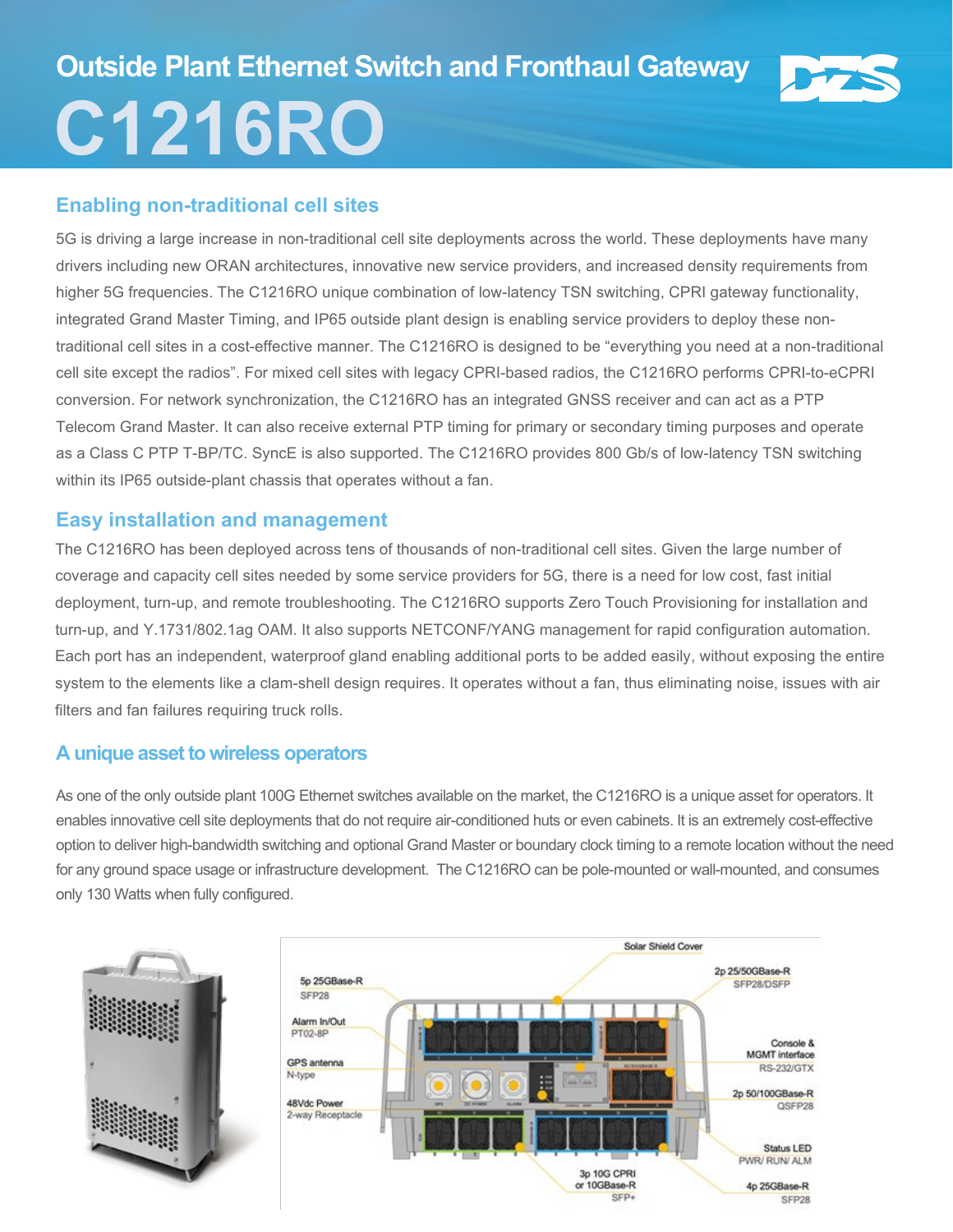## **Outside Plant Ethernet Switch and Fronthaul Gateway**



# **C1216RO**

# **Product Specifications**

#### **Base Features**

- + Outdoor, IP65 Design
- + 800 Gb/s Switching Capacity
- + DC Power, non-redundant

#### **Interfaces**

- + 9 ports for 10/25G (SFP+/SFP28)
- + 3 ports for 10G CPRI (SFP+)
- + 2 ports for 50/100G (QSFP28)
- + 1 port for 1GE out-of-band Management
- + 1 port for GNSS Antenna Input (N-type RF)
- + 1 port for Alarm Input (4x2-wire)

#### **Clock Synchronization**

- + IEEE1588v2
- + Integrated Grand Master with internal GNSS receiver
- + Class C T-BC/TC
- + Synchronous Ethernet

#### **CPRI Gateway functionality**

- + CPRI-to-eCPRI conversion
- + 3x10G CPRI Ports

#### **Physical and Environmental**

- + Dimensions:
	- 305 mm x 155 mm x 410 mm (12 in. x 6 in. x 16 in.)
- + Weight: 11 kg (24 lb)
- + Operating Temperature: -40 to 149°F (-40 to 65°C)
- + Storage Temperature: -40 to 158°F (-40 to 70°C)
- + Operating humidity:
	- 5 to 95% non-condensing
- + IP Rating: IP 65
- + DC power: 48VDC (reverse polarity protection)
- + Maximum power consumption: DC: 130W

#### **Layer 2 Capabilities**

- + Standard Ethernet Bridging SVL/IVL
- + Per port/VLAN MAC limit
- + Per port L2 protocol packet processing + 4K active VLANs for 802.1q tagged frame
- + Port/Subnet/Protocol/MAC-based VLAN
- + VLAN translation on ingress and egress.
- + 802.1D (STP), 802.1W (RSTP), 802.1s (MSTP)
- + LAG, LACP
- + Jumbo frames up to 9KB
- + 802.1q /Q-in-Q tunneling
- + L2 Multicast
- + Storm control
- + Time Sensitive Networking (TSN) 802.1AS, 802.1Qbv

#### **Quality of Service**

- + Policy-based and Class-based QOS
- + SP and WRR Scheduling

#### **Security**

- + Storm control for broadcast, multicast and unknown unicast packets
- + Out of band management
- + Secure Shell (SSH)

#### **Management**

- + NETCONF/YANG
- + Serial/Telnet (CLI)
- + SNMPv1/v2/v3
- + RMON
- + RADIUS/TACACS+
- + DHCP client, relay
- + SYSLOG
- + Link layer discovery protocol (LLDP)
- + Software Download/Upgrade

#### **OAM / Protection**

- + Ethernet OAM (LMEP/RMEP)
- + Y.1731/802.1ag
- + Y.1564
- + TWAMP Reflector